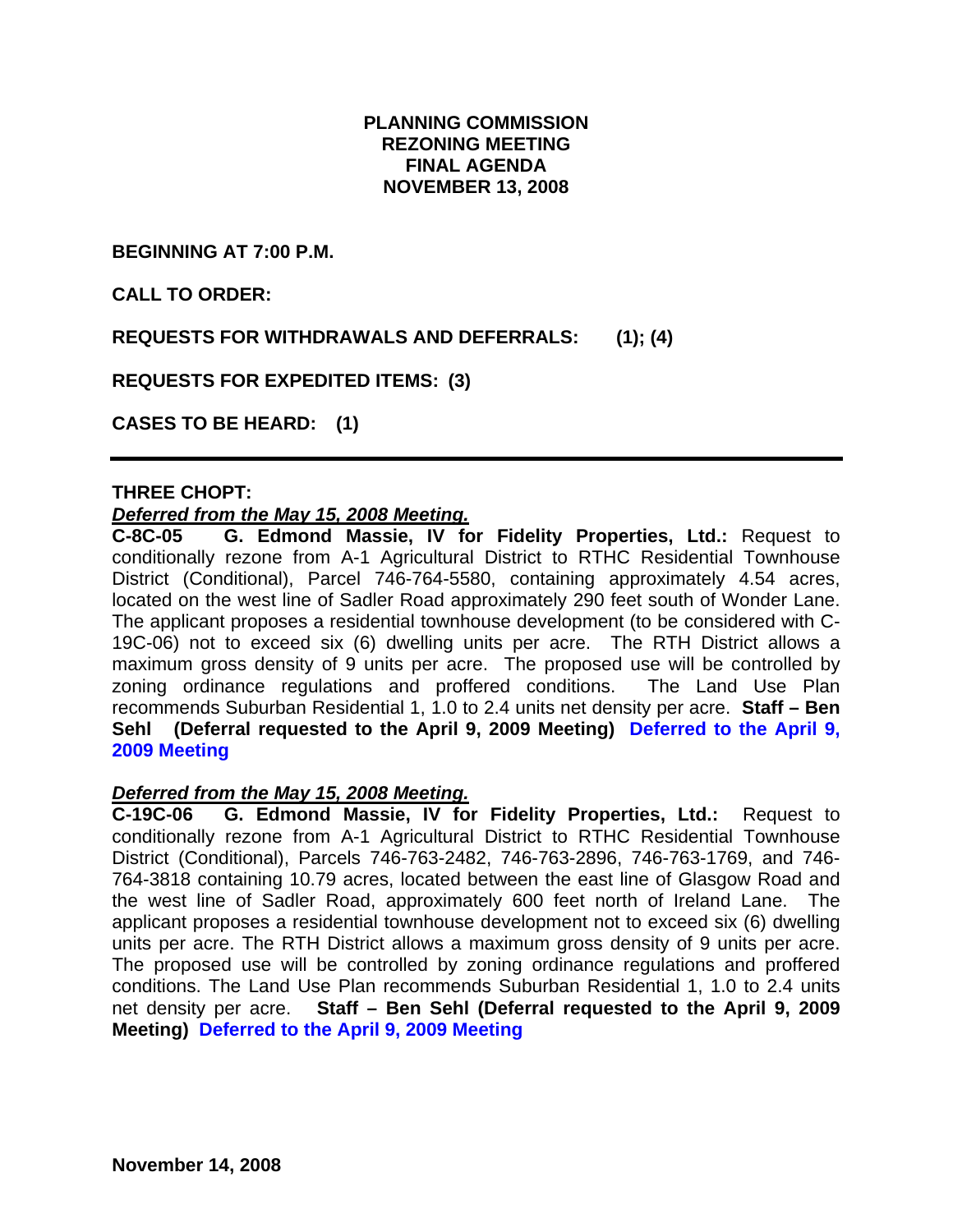# *Deferred from the October 9, 2008 Meeting.*

**C-20C-08 Andrew M. Condlin for Patrick J. Sanderson:** Request to conditionally rezone from A-1 Agricultural District to O-2C Office District (Conditional), Parcels 740- 766-3730, 740-766-2619, 740-766-6112, 740-765-3690, 739-766-9601 and 739-766- 9016, containing 10.950 acres, located at the northeast intersection of Pouncey Tract Road (State Route 271) and Twin Hickory Lake Drive. The applicant proposes an office condominium park and bank. The uses will be controlled by proffered conditions and zoning ordinance regulations. The Land Use Plan recommends Office, Urban Residential, 3.4 to 6.8 units net density per acre, and Environmental Protection Area. The site is in the West Broad Street Overlay District. **Staff – Ben Sehl (Deferral requested to the December 11, 2008 Meeting) Deferred to the December 11, 2008 Meeting** 

## **TUCKAHOE:**

None.

## **BROOKLAND:**

**C-34C-08 James W. Theobald for CP 1203 North Boulevard, LLC**: Request to amend proffered conditions accepted with Rezoning Case C-62C-86, on part of Parcel 757-757-2929, located on the north line of W. Broad Street (U. S. Route 250) approximately 918 feet west of its intersection with Tuckernuck Drive. The applicant proposes to amend Proffer 10 pertaining to permitted exterior building materials. The existing zoning is B-3C Business District (Conditional). The Land Use Plan recommends Commercial Concentration. **Staff – Livingston Lewis (Expedited agenda requested) Recommended for Approval**

**C-35-08 Timothy L. Rohrmoser for Dominion Land & Development Partnership:** Request to rezone from R-5AC General Residence District (Conditional) to C-1 Conservation District part of Parcels 758-767-5934, 758-767-6757, 758-767- 7167, and 758-767-8534, containing approximately 6.20 acres, located approximately 965 feet west of the intersection of Francistown and Castle Point Roads. The applicant proposes a conservation area. The Land Use Plan recommends Environmental Protection Area and Suburban Residential 1, 1.0 to 2.4 units net density per acre. **Staff – Jamie Sherry (Expedited agenda requested) Recommended for Approval** 

#### **VARINA:**

# *Deferred from the June 12, 2008 Meeting.*

**C-51C-07 Alvin S. Mistr, Jr. for WWLP Development, LLC:** Request to conditionally rezone from A-1 Agricultural District to R-5AC General Residence District (Conditional), Parcel 815-691-3804, containing 73.609 acres, located on the west line of Strath Road approximately 580 feet north of Lammrich Road. The applicant proposes a zero-lot line development with a maximum of one hundred seventy-six (176) lots. The R-5A District allows a minimum lot size of 5,625 square feet and a maximum gross density of 6 units per acre. The use will be controlled by zoning ordinance regulations and proffered conditions. The Land Use Plan recommends Suburban Residential 1,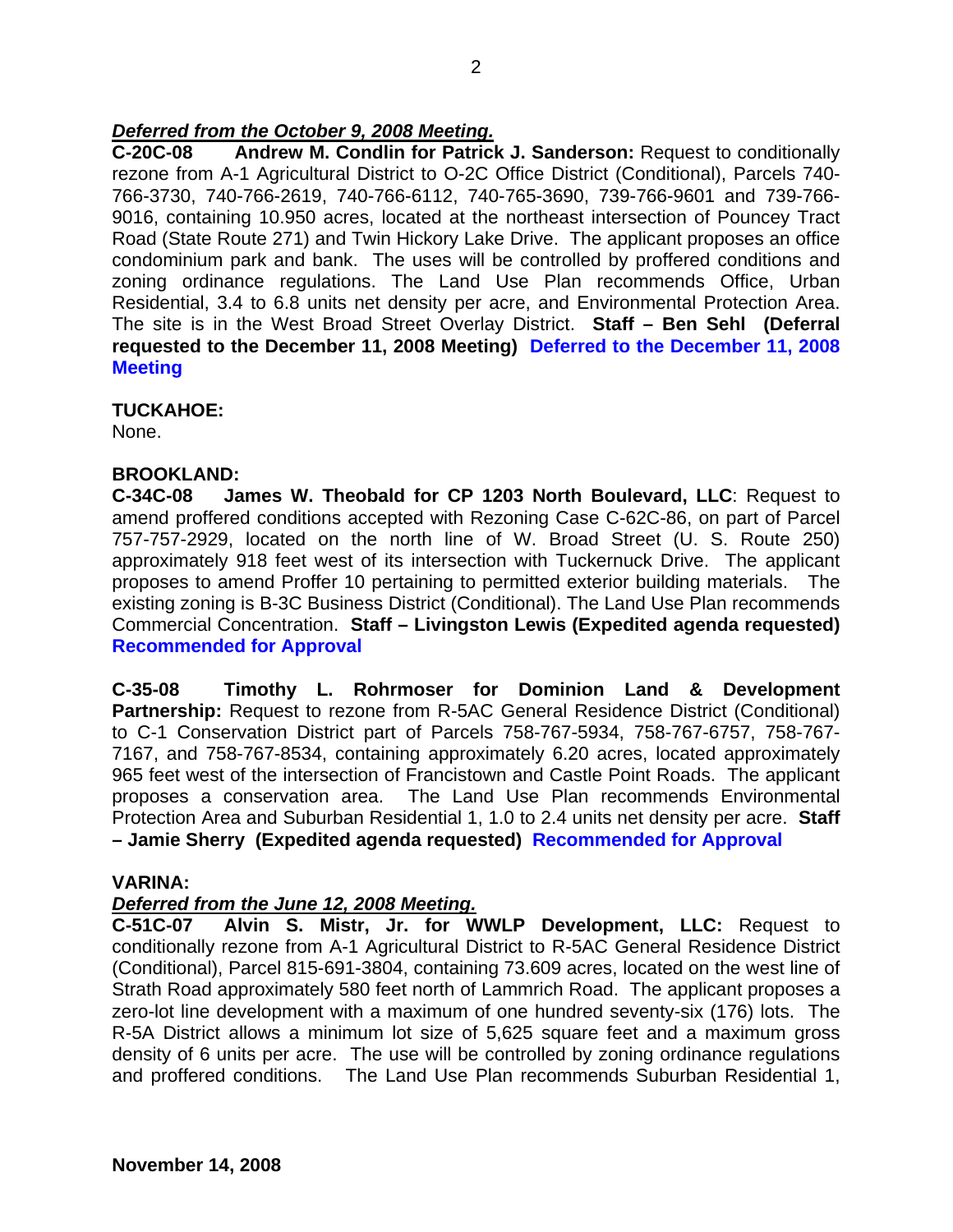1.0 to 2.4 units net density per acre. The site is in the Airport Safety Overlay District. **Staff – Ben Sehl (Withdrawn by Applicant) Withdrawn** 

# *Deferred from the October 9, 2008 Meeting.*

**P-7-08 Gregory S. Tully for Diamond Communications, LLC:** Request for a Provisional Use Permit under Sections 24-95(a)(3), 24-120 and 24-122.1 of Chapter 24 of the County Code in order to construct a 134' high monopole telecommunications tower and related equipment, on part of Parcel 804-702-0772, located on the north line of Midview Road approximately 1,075 feet east of New Market Road (State Route 5). The existing zoning is R-3 One-Family Residence District. The Land Use Plan recommends Suburban Residential 1, 1.0 to 2.4 units net density per acre. **Staff – Ben Sehl (Deferral requested to the December 11, 2008 Meeting) Deferred to the December 11, 2008 Meeting** 

**P-18-08 Stephen R. Romine for Cellco Partnership (Verizon Wireless):** Request for a Provisional Use Permit under Sections 24-95(a)(3), 24-120 and 24-122.1 of Chapter 24 of the County Code in order to construct a 199' high monopole telecommunications tower and related equipment on part of Parcel 821-730-7989, located approximately 1,500 feet north of the northern terminus of Forest Avenue. The existing zoning is A-1 Agricultural District. The Land Use Plan recommends Suburban Residential 1, 1.0 to 2.4 units net density per acre. The site is in the Airport Safety Overlay District. **Staff – David Conmy Recommended for Approval** 

# **FAIRFIELD:**

**C-36-08 Guy Blundon for Brook Run Somerset LLC:** Request to rezone from R-5C General Residence District (Conditional) to C-1 Conservation District, part of Parcel 784-748-0982, containing approximately .01 acres, located approximately 1,100 feet west of Brook Road (U. S. Route 1) approximately 1,600 feet south of its intersection with Hilliard Road (State Route 161). The applicant proposes a conservation area. The Land Use Plan recommends Commercial Concentration. The site is in the Enterprise Zone. **Staff – Ben Sehl (Expedited agenda requested) Recommended for Approval** 

**DISCUSSION ITEM: DRAFT 2026 COMPREHENSIVE PLAN:** The Commission will discuss scheduling a work session for a presentation on the Draft 2026 Comprehensive Plan for December 11, 2008.

#### **Approved**

# **APPROVAL OF MINUTES: Planning Commission October 9, 2008 Approved**

Acting on a motion by **Mr. Jernigan** , seconded by **Mr. Archer** , the Planning Commission adjourned its meeting at **7:31 p.m.** on **November 13, 2008.**